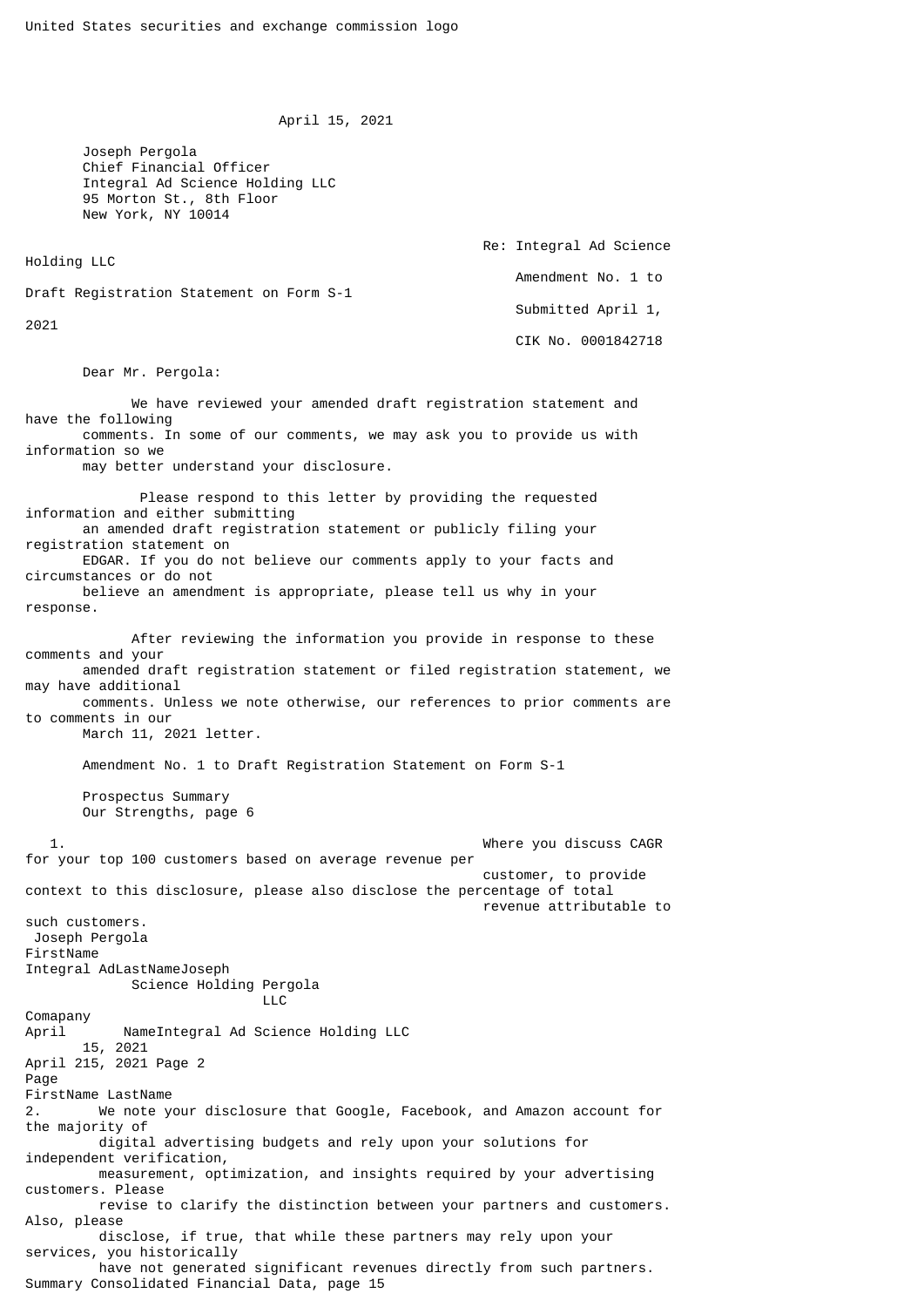3. We note your response to prior comment 17 in which you state that based on the vesting conditions associated with your 2018 Unit Option Plan, no pro forma impact has been recognized because the vesting conditions are not expected to be met. However, your revised disclosures indicate that you expect to replace these options at IPO with awards that do not have the repurchase feature and that you expect to recognize compensation expense for your time-based service options at the time of this offering. As such, please revise your pro forma earnings per share to include such costs in the numerator. Also, to the extent you will recognize any compensation costs related to the return target options or LTIP upon effectiveness, include those costs as well. Refer to Article 11-01(a)(8) of Regulation S-X. Risk Factors We rely on integrations with advertising platforms, DSPs, proprietary platforms and ad servers, over which we exercise very little control, page 22 4. Please refer to prior comment 23. As loss of integration with one or more of your advertising platforms, DSPs, proprietary platforms and ad servers may materially impact your ability to generate revenues, please quantify the percentage of revenue attributable to each. If one of these entities provides a material source of revenue, such as Facebook, YouTube, etc. please provide this percentage for each entity with which you have a material arrangement. Management's Discussion and Analysis of Financial Condition and Results of Operations, page 77 5. We note your response to prior comment 5. The consent of Frost & Sullivan filed as Exhibit 23.3 does not expressly state that Frost & Sullivan consents to the statement that the company is a leader in global market share by revenue. Please refer to Rule 436(a) of the Securities Act and refile the consent with the proper representation. 6. We note your response to prior comment 7 and your revision to the net revenue retention metric and disclosure. Given your focus on customer retention and expansion, please include a discussion of the factors that contributed to the decrease in this metric between the reported periods. Joseph Pergola FirstName Integral AdLastNameJoseph Science Holding Pergola **LLC LLC** Comapany<br>April NameIntegral Ad Science Holding LLC 15, 2021 April 315, 2021 Page 3 Page FirstName LastName 7. Your disclosure indicates that the recruitment of large customers is critical to your long term success and you state on page 79 that you have historically increased your number of large customers. However, we note that the total number of large customers decreased during the reported periods. Please disclose the reason for such decrease and to the extent you anticipate this trend continuing, discuss the impact it may have on your long-term success. 8. We note your response and revised disclosures to prior comment 8. Please tell us whether average revenue per large customer is used to manage operations or make strategic